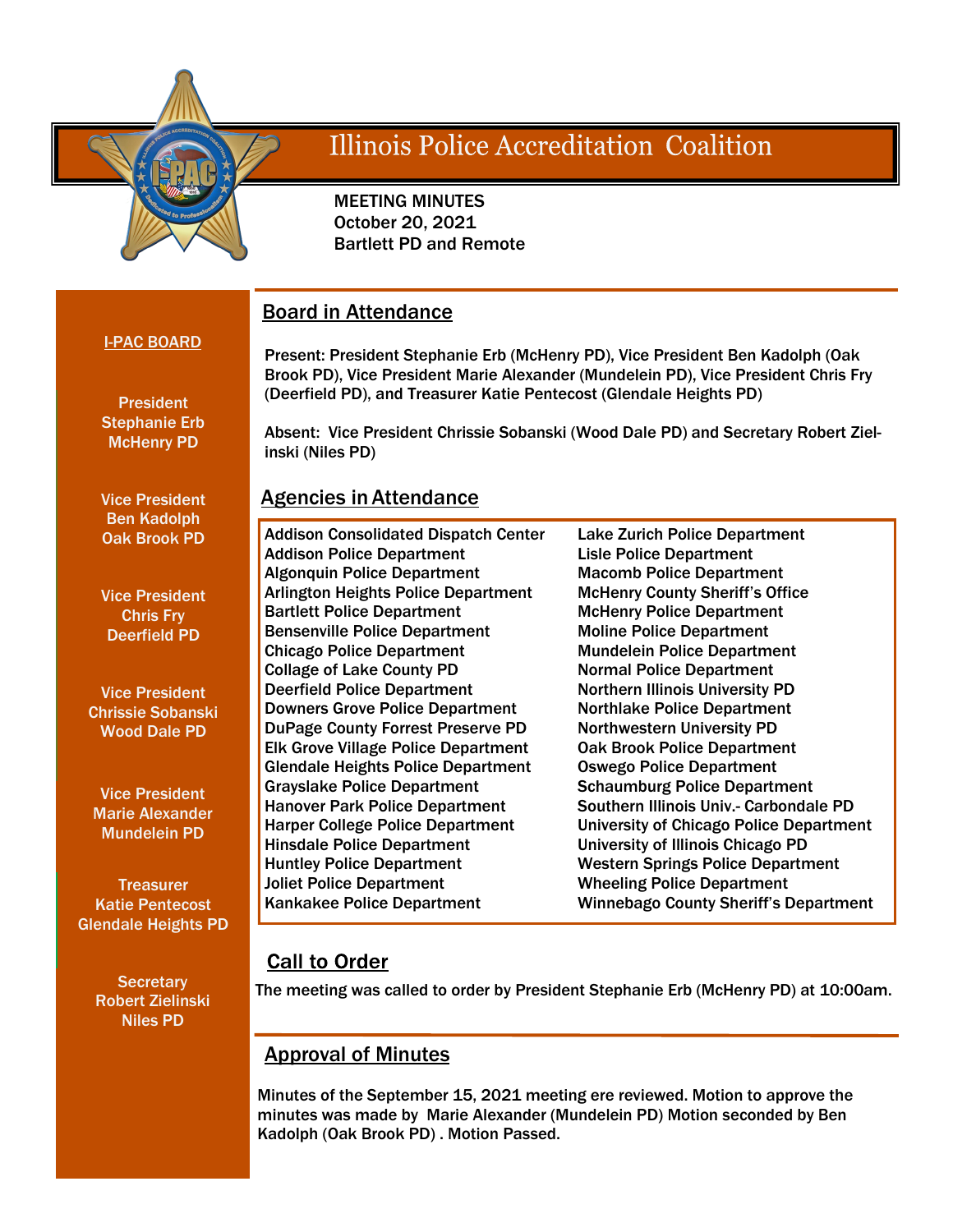## ILLINOIS POLICE ACCREDITATION COALITION

BARTLETT PD AND REMOTE A REMOTE A RESIDENCE OCTOBER 20, 2021 PAGE 2 PAGE 2

#### Treasurer's Report

Treasurer Katie Pentecost (Glendale Heights PD) report stating we have a starting balance of \$22,109.52 and an ending balance of \$22,700.88. We took in \$601.36 in membership dues. All member agencies are paid up. Our expenditures were \$10 for annual payment to the Illinois Secretary of State. Katie shared the annual holiday luncheon is back this year. It is scheduled for Friday December 10, 2021 at the Schaumburg Maggiano's from 12pm to 3pm. IPAC will pay for the first two attendees per member agency and any more over that the agency can pay for at \$33. Motion to approve the treasurer's report was made by Stephanie Erb (McHenry PD) Motion was seconded by Marie Alexander (Mundelein PD). Motion passed.

### Secretary's Report

Secretary Robert Zielinski (Niles PD) was not present however had advised he had no report.

### Upcoming Mock Assessments

- VP Ben Kadolph (Oak Brook PD): None reported.
- VP Marie Alexander (Mundelein PD): None reported.
- VP Chrissie Sobanski (Wooddale PD): None reported.
- VP Chris Fry (Deerfield PD): None reported.

#### Old Business

- Legislative Update
	- **SAFE T Act**

Stephanie Erb (McHenry PD) advised the [Illinois Association of Chiefs of Police website has a](https://ilacp.memberclicks.net/assets/docs/ILACP%20trailer%20bill%202%20fact%20sheet%20FINAL%20Oct%202021%5b10196%5d.pdf)  [listing](https://ilacp.memberclicks.net/assets/docs/ILACP%20trailer%20bill%202%20fact%20sheet%20FINAL%20Oct%202021%5b10196%5d.pdf) of what they feel is the most important to get accomplished during this "veto session". Legislation is in "veto session" October 19-21 and October 26-28. During this time changes can occur. If they are not made ILACP is asking for effective dates to at least be pushed back.

Larry Pincsak (Bartlett PD) shared that the ILGA website still does not show the changes the last trailer bill had. He called the State and was told they will get to it when they can.

• Public Act 101-0560 Illinois Motorist Report

Recently signed into law. Repeals 625 ILCS 5/11-406 and 625 ILCS 5/11-410. The letter sent out by IDOT says "drivers involved in a crash can obtain the other driver's information off the crash report for insurance purposes or the driver exchange card if your agency is fully electron ic"

- Virtual CALEA Conference
	- Stephanie Erb (McHenry PD) stated registration is open for the virtual conference. It is free and available for anyone to attend. Great free PowerDMS training is available as well as accredita tion manager training., which can be used to comply with CALEA Standard 33.5.4 AM Training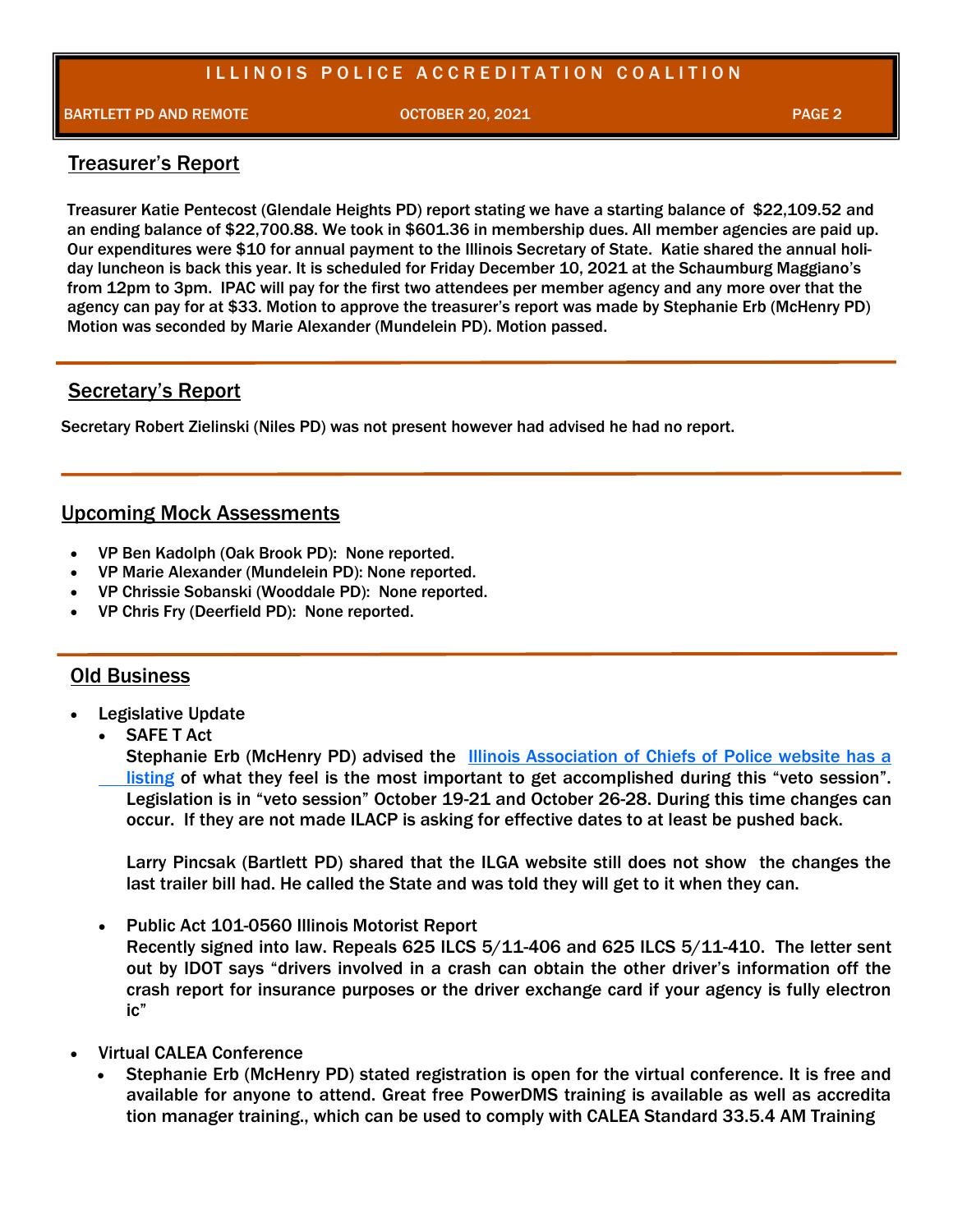### ILLINOIS POLICE ACCREDITATION COALITION

BARTLETT PD AND REMOTE A REMOTE A RESIDENCE OCTOBER 20, 2021 PAGE 3 AND RESIDENCE 20, 2021

## New Business

**Recent Mocks** Bill Honiotes (University of Illinois at Chicago PD) advised they just had their mock assessment a few weeks ago. He was thankful for the mock assessors and advised they received some good suggestions.

- **Recent Virtual OnSites** None
- Recent Web Based Reviews

McHenry PD (Stephanie Erb) Year 4

CSM was Jay Murphy

CSM shared 33.4.4 will be up for revision this conference and 31.47 and 31.4.8 will be up for clarification at the March 2022 conference.

CSM Murphy also had mentioned for 46.1.10 Active Threats that he thought many Illinois agen cies he had reviewed in the past had participated in "[ALERRT](https://alerrt.org/)" training. Stephanie asked if any agency in the meeting was familiar with this training. Matt Wietbrock (Northwestern University PD) advised he is actually an instructor for this training.. It is free of charge and the equipment is provided by ALERRT. Any further questions please reach out to Matt. Ernie Knight (University of Chicago) also advised ITOA offers active shooter response and also solo officer response training which is great to send school resource officers to.

#### Oak Brook PD (Ben Kadolph) Year 1

First review since change from 5th edition to 6th edition CSM Portia Swinson

A few things to work on and after a day they were fine.

Part of their re-accreditation they had a condition due to 31.4.7 Reserve Officers. CSM Swinson looked at their condition. The issue had been the team leader did not believe their reserve officer testing was close enough to their full time process. CSM Swinson said they have not yet been "tested" on if they are now in compliance since they have not hired any one since the condition was placed. However they were able to put someone through the process recently and are hoping to be able to show they are now in compliance and have this condition removed.

#### • New Membership Application

Lisle PD requesting membership to IPAC. No comments from the membership. Ben Kadolph (Oak Brook PD) made a motion to accept Lisle's application into the IPAC. Motion was seconded by Chris Fry (Deerfield PD)

#### • Donation to Chicago Conference

Stephanie Erb (McHenry PD) advised Chicago PD is looking for sponsors and donations for the CALEA Conference they are hosting. Ernie Knight (University of Chicago PD) had brought the sponsorship to the Board's attention. A motion to have the IPAC be a registration signage sponsor which is \$1500 and with fees is \$1578 was made by Stephanie Erb (McHenry PD). This motion was seconded by Ernie Knight (University of Chicago PD). The motion was unanimously passed by both in person agencies and on Zoom agencies.

#### • CSM Consistency

Stephanie Erb (McHenry PD) said she reached out to CALEA regional program manager Dan Shaw about what we as a PAC or our individual agencies can do when it comes to CSMs being inconsistent from review to review. Dan said our agencies need to complete the post review questionnaires and also as a PAC we can bring things forward to Compliance Manager Christie Goddard. Ben Kadolph (Oak Brook PD) also stated it is best to be as specific as possible when describing the inconsistencies.